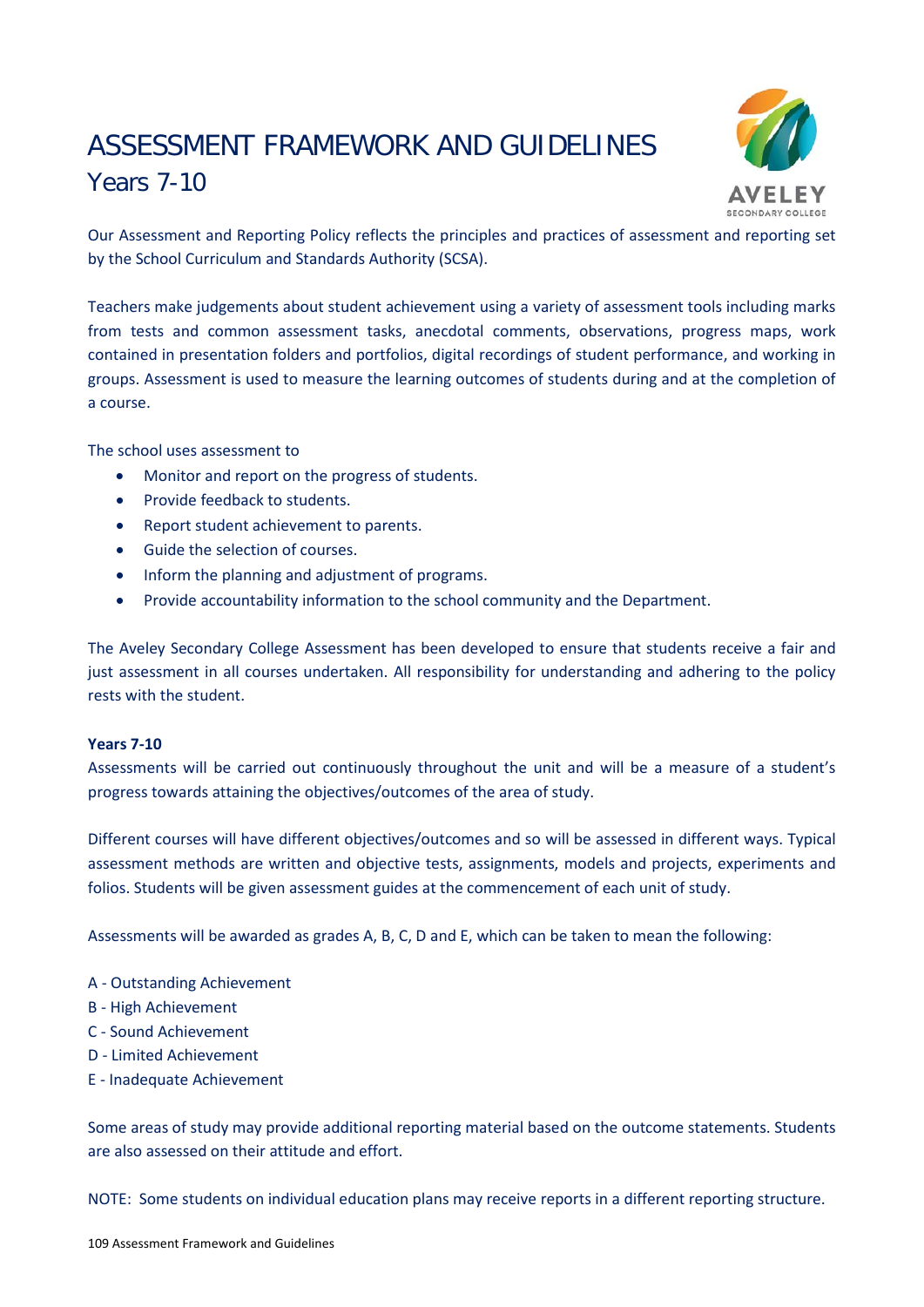# REPORTING

# **Informal Reports**

Teachers make judgements about student performance on a regular basis as described above and teachers give regular feedback to students and parents in a variety of ways including:

- information sheets explaining performance on tests or Common Assessment Tasks;
- comments on student work using tables to detail the outcomes sought;
- annotations in a homework diary; and
- notes and letters home, or phone calls.

# **Formal Reports**

Students will be kept informed of their progress through feedback from classroom teachers. The teacher will assess completed tasks and relay assessment information to the student promptly. Formal reports will be issued twice a year. Students and parents/guardians will be informed if there is concern about a student's progress.

# RESPONSIBILITIES

# **Student Responsibilities**

- Complete all course requirements by the due date.
- Maintain a good record of attendance, behaviour and progress.
- Initiate contact with teachers concerning absence from class, missed class work, missed assessments, extension requests and other issues pertaining to assessment.
- Negotiate with the class teacher to catch-up on any work missed through absence.
- Maintain a folio of evidence for each course studied and to make it available whenever required.

# **Staff Responsibilities**

- Develop a teaching/learning program consistent with the outcomes of the Western Australian Curriculum
- Provide students with a course outline and details of assessment
- Ensure assessments are fair, valid and reliable.
- Maintain accurate records of student achievement and assessment.
- Meet school and external timeframes for assessment and reporting.
- Inform students and parents of academic progress as appropriate.

# **Parent/Caregiver Responsibilities**

- Provide information about students with physical impairment / learning difficulties on enrolment. This information is vital as it enables the student's special needs to be discussed to ensure that he/she is provided the most appropriate program;
- Contact classroom teachers if concerned about a particular subject;
- Contact the Associate Principal or Student Services as soon as possible if they are aware of any issues relating to their child's learning (academic, social or emotional). Early identification is vital particularly where students are diagnosed with a learning disability or difficulty; and
- make appointments with teachers for parent evenings and at other times as needed.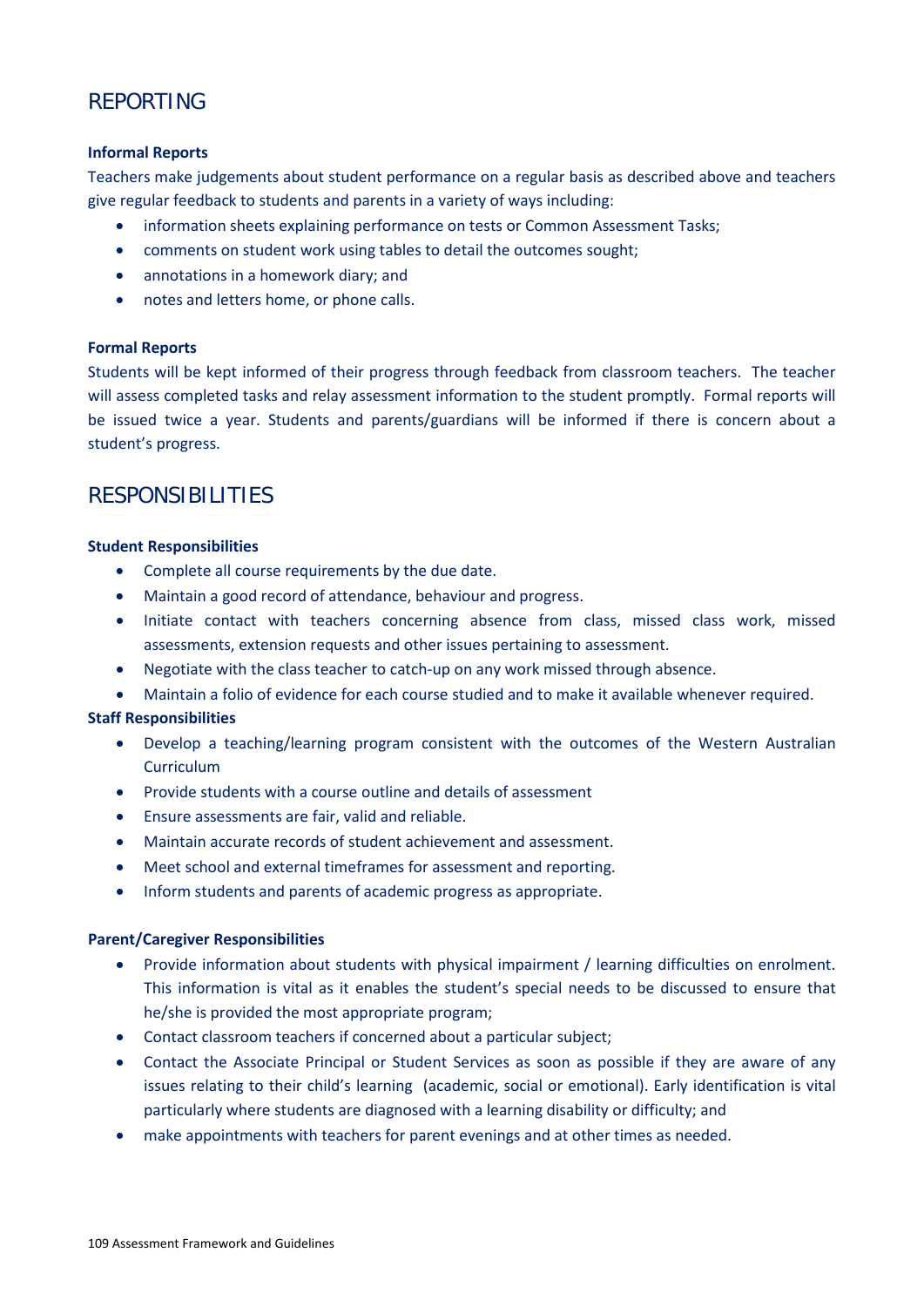# **1. Cultural belief**

If cultural beliefs prevent students from completing a set assessment tasks, this should be discussed with the classroom teacher. Where possible the task will be modified or replaced to suit the particular circumstances. The student must address the relevant outcomes covered in the assessment task.

# **2. Students requiring special consideration**

The College will ensure that students with special educational needs are catered for in an appropriate way in accordance with Education Department and SCSA guidelines. The "special need" must be confirmed by a medical practitioner/registered health professional. The College uses SCSA adjustments as a guideline of the type or modification or adjustment that is made.

#### **3. Attendance**

#### General

Absence from school or class diminishes a student's ability to achieve to his or her potential. Extended absence often results in lower levels of achievement, on in course requirements not being met. Students will be given every opportunity to meet the requirements of courses but this will only be effective if the student attends regularly and punctually. Students at Aveley Secondary College are expected to maintain 95% attendance over the course of each school year.

#### **Prolonged absence**

Where a lengthy absence is expected for a medical condition (as covered by a doctor's certificate) or for educational reasons (eg camp) the College should be contacted to see what arrangement can be made. A referral to Hospital School Services, SIDE or alternative educational programs may be required for illnesses causing high levels of absenteeism.

#### **Late enrolment or transfer of school**

Students who have missed assessments because of late enrolment of transfer of schools will be assessed on work completed at this College. Credit for the completion of work in the same course will be given when the student and/or previous school supplies appropriate evidence.

#### **Vacation/Family Holidays**

Students should not be taking any form of vacation during school term or examination periods as extended absences affect student learning and progress. There are no special arrangements made for students that miss work due to vacation. Similarly, work is not able to be prepared for vacation purposes and any missed assessments, tests or exams will result in a zero mark.

#### **Sporting, cultural or social events**

Students who attend the above events during the scheduled written/practical examinations period may receive a zero mark for any examination missed. In these circumstances, provision cannot be made for students to sit their examinations at an alternative time. Approval may be considered for sporting events if the student has maintained over 90% attendance.

#### **4. Scheduled in-class assessments**

Absence from a specially scheduled assessment task (including tests, investigations, validations, oral presentations, examinations or practical assessments) must be explained, if possible in advance, by one of the following:

• Ill health or injury supported by medical certificate or similar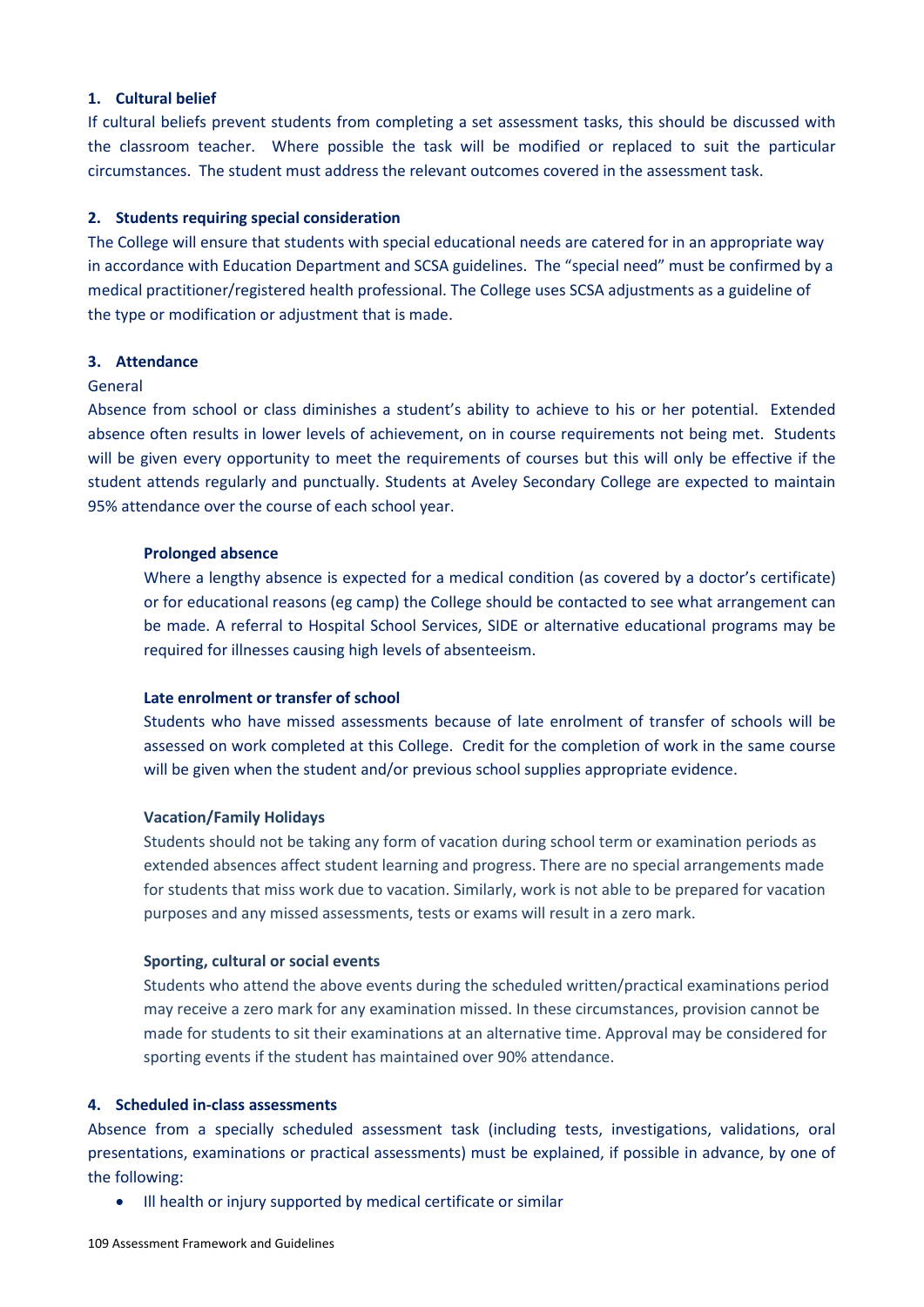- A major family upset, confirmed by a written statement from a responsible adult.
- An unforeseen or unavoidable situation (the Student Services Coordinator will decide if the reason is acceptable.)
- Transfer between schools during the school year.

Students will be expected to complete the assessment item on the day of their return, unless a negotiated alternative arrangement is made with the classroom teacher. If a satisfactory explanation of the absence is accepted, then the student may be able to complete that assessment task or a similar task and gain credit (e.g. if appropriate supervision is guaranteed, permission may be negotiated to complete that task at an alternative venue.)

Where no satisfactory explanation of an absence from a scheduled assessment task is received, or alternative arrangements cannot be made, a zero mark will be recorded for the assessment task. Feedback on the assessment will still be provided to the student.

NOTE: If a student is LATE for a scheduled assessment item, e.g. a test, he/she will be admitted to the test room and will be permitted to complete as much work as possible within the remaining scheduled time. The result achieved will be the result recorded.

# **5. Non-submission of out-of-class assessment**

Students will be given clear timelines and due dates for assessment tasks. Where adjustment to a deadline is necessary it will be made in consultation with students and will be publicised.

All assessments must be submitted by the due date unless there are exceptional and justifiable circumstances (see 4 above). Where circumstances are foreseeable, an extension may be negotiated with a teacher prior to the due date.

Any new submission date must be documented and adhered to.

#### **6. Late Submission of work**

If a student submits an assessment task after a due date (without medical certificate or prearranged extension) the maximum mark that can be awarded is 80% if submitted on the next school day, or a pass equivalent (50%) if submitted any time after this point.

Late work can only be accepted where practicable for the teacher to meet deadlines for assessment and reporting purposes. Students who are found to be repeatedly submitting late assessments will be referred to Student Services.

#### **7. Practical assessments**

Where scheduled practical assessments are given on set dates, students are expected to attend. The same penalties apply as for out-of-class assessments. It is important students understand that in practical assessments e.g. food assessments, materials for assessment are available on the day only.

#### **8. Group work**

Students working in a group will be assessed individually as detailed in the assessment task.